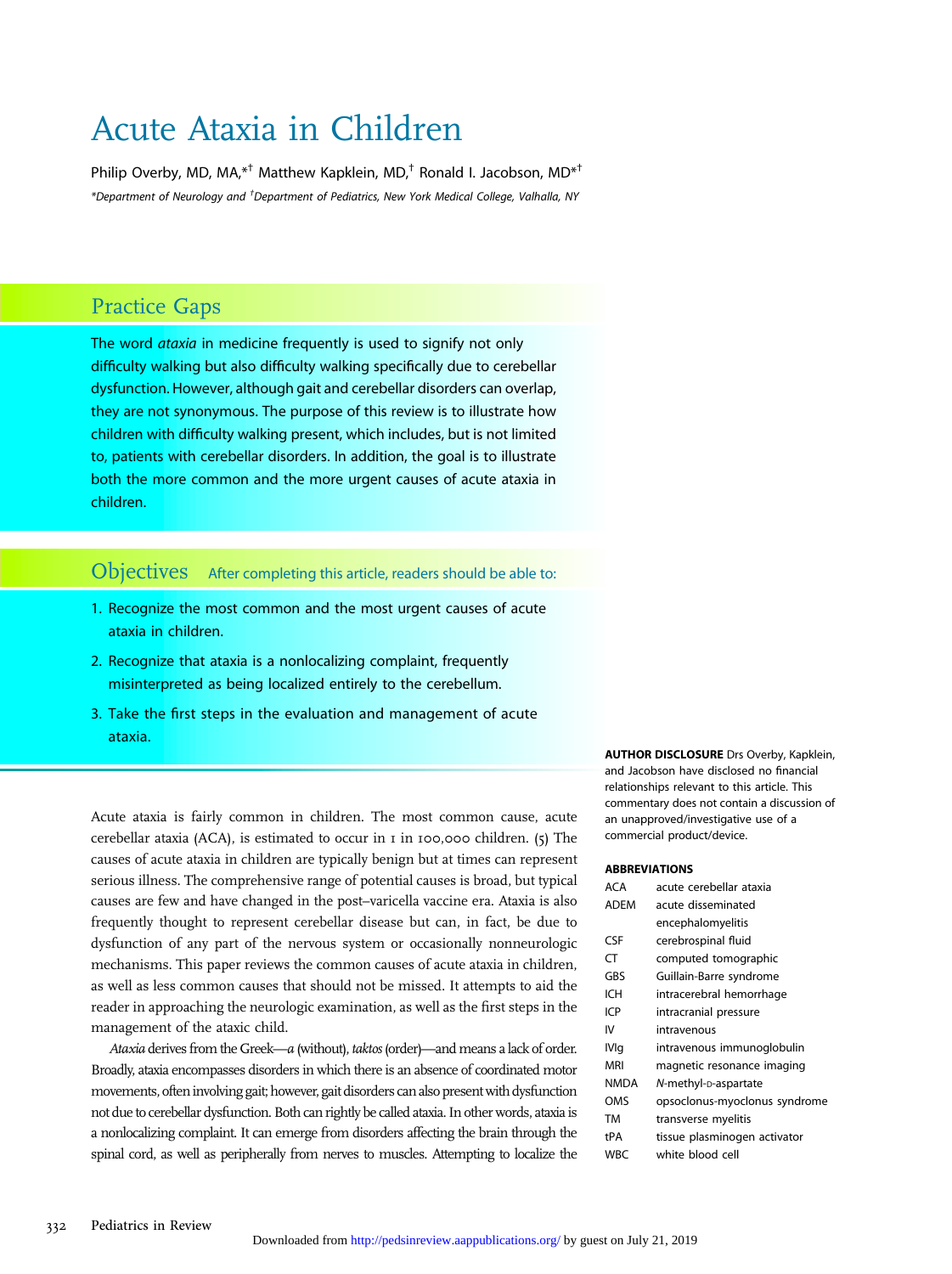source of dysfunction should guide the history, examination, and subsequent studies. As such, the history and examination should be directed at determining whether the patient has a disorder of coordinated movements, ie, cerebellar dysfunction, or is struggling to walk due to other causes.

Although ataxia can certainly be chronic, subacute, or intermittent, it is usually acute as a presenting symptom in children. This review focuses primarily on acute ataxia, typically defined as ataxia for less than 72 hours, with particular attention to specific diagnoses and relevant diagnostic testing. For the treating physician, the list of its potential causes can be daunting, (1) in part because ataxia can by caused by dysfunction at any level of the motor system, from brain to muscle (Table 1). It can even be due to sensory impairment. Diagnostically, the goal is to localize the ataxia to the level of dysfunction. Practically, the initial approach to the child with acute ataxia should focus on the serious causes of ataxia. Once these have been excluded clinically, more common as well as treatable causes can be considered. Life-threatening conditions fall into 4 broad categories: infection and/or inflammation, neoplasm, stroke, and ingestion. This review discusses the initial steps when approaching the patient with acute ataxia, followed by a limited discussion of management.

## **HISTORY**

Although the initial history should be directed foremost at identifying serious causes of acute ataxia, in most patients the causes of acute ataxia are self-limited and benign. One retrospective study of 40 pediatric cases found that 80% could be attributed to ACA, toxic ingestion, and Guillain-Barre syndrome (GBS). (6) The history should explore evidence of recent or current infection: fever, rash, respiratory symptoms, or vomiting. Questions about possible toxic exposures in the home, such as medications, alcohol, or illicit drugs, are essential. The possibility of trauma, observed or potentially unobserved, should be explored with all caregivers and children who might be aware of it.

Associated symptoms can further guide the history. For example, although ACA is characterized by preservation of alertness, a change in mental status is concerning and can signal a systemic process, brain tumor, or cerebellitis. Headaches, recurrent vomiting, vision loss or diplopia, and worsening of symptoms when supine can be signs of elevated intracranial pressure (ICP) from hydrocephalus in the setting of posterior fossa masses. Note, however, that these findings can be late or even intermittent, and their absence does not exclude elevated ICP from any cause. Considerations involving ataxia with altered mental status

include toxic ingestion, infection, or mechanical compression of the brain stem by a tumor or abscess. Recent and abrupt onset of symptoms is more suggestive of a vascular, toxic, or infectious cause. Tumors and immune-mediated processes are typically more subacute in their progression. Previous similar episodes are suggestive of chronic conditions such as migraine, vestibular dysfunction, or even seizures. Recurrent episodes are also potentially suggestive of metabolic processes (Table 1).

Life-threatening causes of acute ataxia typically originate in the central nervous system. Altered mental status, vomiting, or visual disturbances in the presence of ataxia are red flags. Life-threatening causes typically involve the posterior fossa and/or brain stem. In particular, symptoms refer to 3 sources: the cranial nerves, the pyramidal tracts, and the cerebellum. Moreover, the involvement of brainstem and cerebellar structures typically results in abnormalities on both history and physical examination. As such, a normal neurologic examination, carefully performed, is a pertinent negative.

#### PHYSICAL EXAMINATION

The physical examination begins with vital signs. Fever suggests infection. Hypertension is nonspecific but can be caused by elevated ICP, eg, in ischemic or hemorrhagic stroke or acute hydrocephalus. Elevated BP and/or tachycardia can also occur with peripheral processes such as GBS.

## GENERAL EXAMINATION

Initial observations (eg, Does the child appear ill or uncomfortable? Is he or she agitated or taking care not to move?) are valuable. The examination can be challenging because the child may be uncooperative. Given this, the examination should move from the least to the most invasive.

The somatic examination should explore for evidence of meningismus: neck stiffness with flexion and photophobia and discomfort with extraocular movement. On occasion, acute ataxia or vertiginous gait may be caused by acute otitis media. Otitis media, tender red mastoid, or mastoid bruits suggest infectious mechanisms, vestibular disorders, or venous occlusive disorders. Any process causing lower extremity or back pain may produce a gait disturbance termed antalgic gait. Careful inspection of toes, nails, foot structure, and all lower extremity joints, in addition to back spasm, scoliosis, and spinal deformities, may reveal that the cause of gait dysfunction is from antalgic gait even without the complaint of pain, particularly in younger children.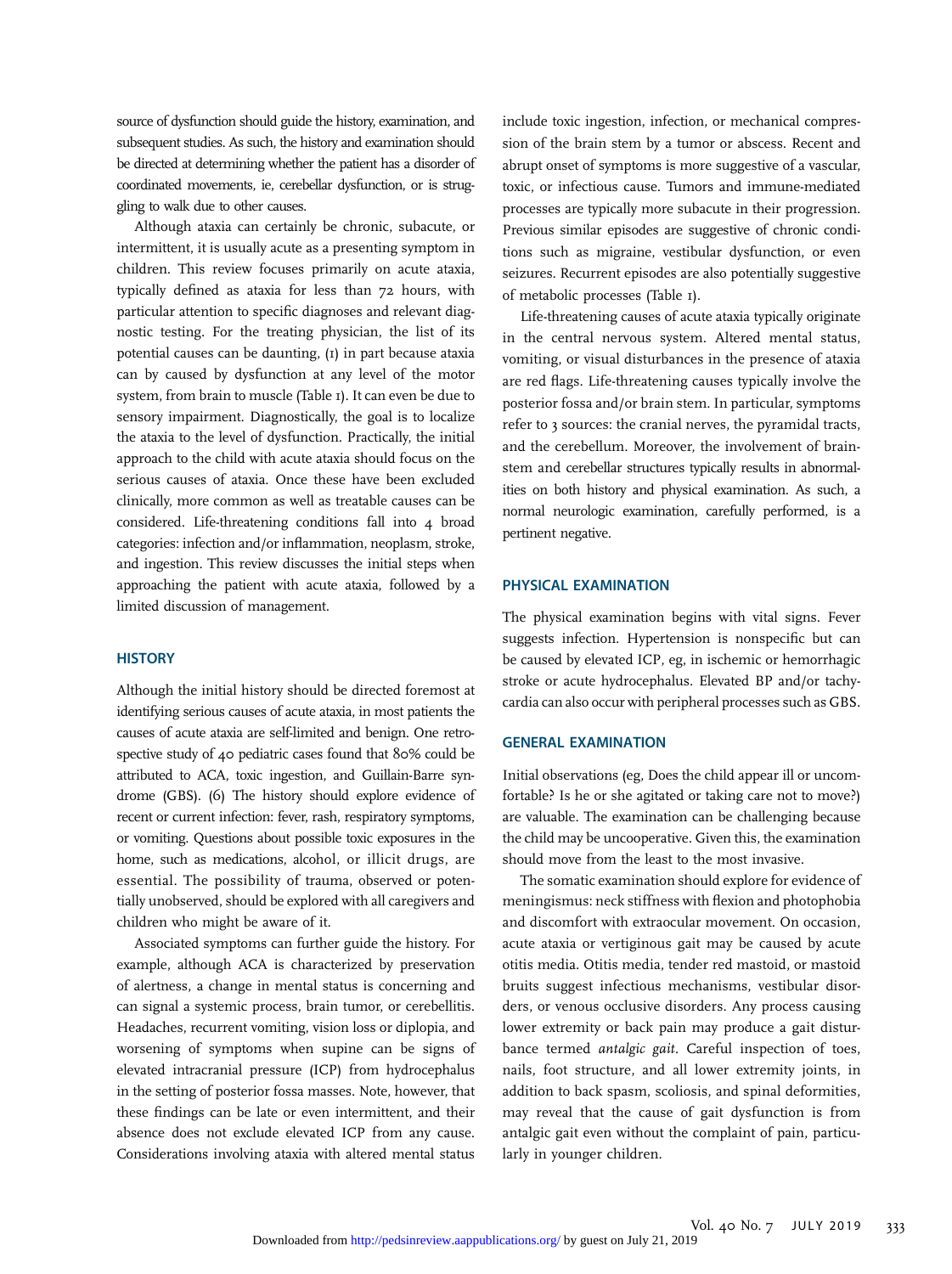| <b>INFECTIOUS OR PARAINFECTIOUS</b> | <b>VASCULAR</b>                 | <b>GENETIC/METABOLIC</b>                  |
|-------------------------------------|---------------------------------|-------------------------------------------|
| Acute cerebellar ataxia             | Arteriovenous malformation      | Abetalipoproteinemia                      |
| Acute cerebellitis                  | Vasculitis                      | Arginosuccinic aciduria                   |
| Opsoclonus-myoclonus ataxia         | Ischemic stroke                 | Vitamin E deficiency                      |
| Transverse myelitis                 | Intracerebral hemorrhage        | GM2 gangliosidosis                        |
| Guillain-Barre syndrome             |                                 | Hartnup disease                           |
| Coxsackievirus                      | <b>TOXIC</b>                    | Hyperalaninemia                           |
| Fchovirus                           | Alcohol                         | Hyperammonemia                            |
| Epstein-Barr virus                  | Lead encephalopathy             | Hypoglycemia                              |
| Mumps encephalitis                  | Benzodiazepines                 | Kearns-Sayre syndrome                     |
| Japanese B encephalitis             | Opioids                         | Leigh disease                             |
| Mycoplasma pneumoniae               | Antihistamines                  | Maple syrup urine disease                 |
| Pertussis                           |                                 | Myoclonic epilepsy with ragged red fibers |
| Polio                               |                                 | Metachromatic leukodystrophy              |
| Enterovirus D68                     | <b>TRAUMATIC</b>                | Adrenoleukodystrophy                      |
| Tuberculosis                        | Acute cerebellar edema          | Mitochondrial complex defects             |
| Varicella virus                     |                                 | Biotinidase deficiency                    |
| Borrelia burgdorferi                | <b>PSYCHOGENIC</b>              | Neuronal ceroid lipofuscinosis            |
| Powassan virus                      | Conversion reaction/functional  | Sialidosis                                |
| <b>NEOPLASTIC</b>                   |                                 | Niemann-Pick disease                      |
| Cerebellar or frontal tumors        | <b>MISCELLANEOUS</b>            | Refsum disease                            |
| Neuroblastoma                       | Hydrocephalus/shunt dysfunction | Neuropathy, ataxia, retinitis pigmentosa  |
| Pontine tumors                      | Complex migraine                | Wernicke encephalopathy                   |
| Spinal cord tumors                  |                                 | Tryptophanuria                            |
|                                     |                                 | Triosephosphate isomerase deficiency      |

## TABLE 1. Selected Causes of Acute Ataxia in Childhood

Modified with permission from Swaiman KF. Pediatric Neurology: Principles and Practice. 5th ed. Philadelphia, PA: Elsevier; 2012.

Pupil abnormalities suggest many etiologies, such as toxins and drugs (large from atropinergic agents or small from opiates) or third nerve compression resulting in ptosis, enlarged pupil, and ocular abduction. Torticollis, head tilt, or any resistance to neck motion suggests a craniocervical junction disorder such as Chiari malformation, cervical cord compression, or posterior fossa tumors. Impairment of extraocular movement from a pontine glioma, medulloblastoma, or cerebellar astrocytoma may cause a head tilt without restriction of head/neck range of motion. Acute gait disorders may be nonneurologic and caused by psychogenic mechanisms. The analysis of nonneurologic gait disorders is complex and is discussed separately in this review.

## NEUROLOGIC EXAMINATION

Neurologic evaluation begins with the child's mental status. Behavioral changes, decreased alertness, inattention, or dysarthria can all be clues to elevated ICP, brainstem compression, or cranial neuropathies that may affect eye movements. Fundi should be inspected for papilledema. Evaluating for disc blurring can be difficult; sometimes the presence or absence of venous pulsations is more evident. The absence of venous pulsations can be due to elevated ICP. The presence or absence of further associated findings to suggest elevated ICP, such as restriction of upward gaze or lateral eye movements, should also be noted.

Initially it is ideal to observe a child's gait in a natural setting, such as while walking into the examination room or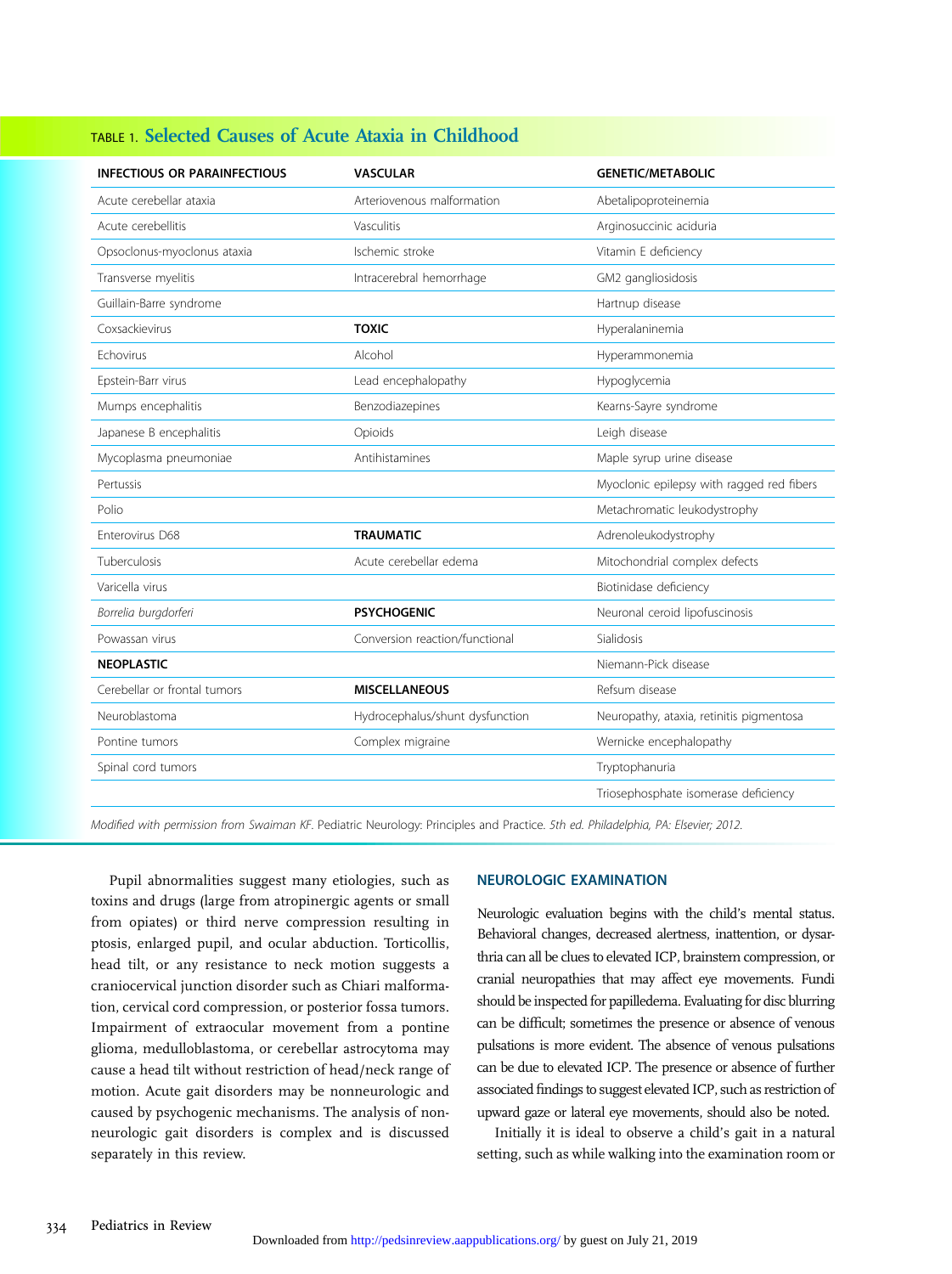office. To reduce artificial or unnatural gait patterns induced by intense observation or merely the request to walk, it is useful to throw a ball and ask the patient to both walk then run to pick up the ball. Ataxia and other gait disturbances may be best revealed as the patient turns to walk back. Patients with narrow-based gait are unlikely to have cerebellar pathway diseases.

Cerebellar hemisphere dysfunction is often associated with a wide-based gait. Forms of identifiable cerebellar dysfunction discernible on examination are manifold. Cerebellar ataxia includes abasia (unsteady stance), dysmetria (impaired excursions in movement), dysdiadochokinesis (nonrhythmic and impaired alternating movements), dyssynergia (decomposition of movement into sequential tasks), or truncal ataxia if the cerebellar vermis is involved.

However, ataxia—understood as a gait disorder—can also refer to the cranial nerves or motor or sensory impairments. In cooperative patients one should first evaluate for dysmetria in each upper extremity. If the index finger misses the target it may be from cerebellar dysfunction, weakness, or impaired vision. To distinguish among these, one should first look for dysdiadochokinesis—a cerebellar finding. Alternatively, diplopia can cause patients to miss the target. Covering 1 eye of the patient typically eliminates diplopia. In patients with diplopia, each eye and its movements should be evaluated individually. The presence of ptosis is most commonly due to Horner syndrome or third nerve palsy. To identify limb weakness, one should have the patient extend both arms out horizontal to the floor "as if holding a pizza tray." The presence of drift, ie, gradual lowering of one arm, suggests ipsilateral arm weakness, and a full motor examination is necessary. Unilateral weakness or pyramidal tract dysfunction manifests as asymmetries in arm or leg use. Subtle gait difficulties can be elicited with tandem walking or running; impaired arm swing suggests ipsilateral weakness

A lurching gait or falling to one side is typical with vestibular dysfunction (often confused for cerebellar dysfunction in young children who cannot describe the subjective experience of vertigo). Sudden lurching or falling to one side triggered by head rotation suggests vestibular dysfunction.

Sensory ataxia also causes a positive Romberg test, which examines the dorsal columns. Attempts to stand with feet close together can result in swaying from side to side with eyes open or closed (termed a positive Romberg test when the eyes are closed). A positive test is one in which swaying or a frank fall occurs. Young children with acute lower extremity weakness from GBS or myositis may manifest ataxia and falling, a gait disturbance termed pseudo-ataxia. Muscle stretch reflexes can provide essential information

but can also mislead the examiner. Evaluation for presence or absence is particularly important when there is suspicion for GBS. More generally, however, asymmetrical reflexes and the presence or absence of upgoing toes (the latter an upper motor neuron sign) can be misleading. These findings should be interpreted cautiously and used as supportive evidence of suspected underlying central or peripheral processes, prompting further evidence of motor or sensory impairments. For example, asymmetrical brisk reflexes alone may be pathologic or may be an artifact of patient positioning, and exaggerated reflexes with ipsilateral atrophy and weakness suggest chronic corticospinal involvement.

## DIFFERENTIAL DIAGNOSIS

There are 2 intersecting axes to draw from the history and examination: localization of the disorder and pathology. When first evaluating a patient, the tempo of presentation can provide clues to pathology. For example, infection and immune-mediated disorders are typically acute to subacute and frequently affect multiple systems. Ischemic strokes typically present with maximal deficit and an acute onset, whereas complex migraines evolve over 15 to 30 minutes. Brain tumors are chronic but can present acutely in the presence of acute hemorrhage, cerebrospinal fluid (CSF) obstruction, or seizure.

The potential causes are listed in the following subsections in an order attempting to synthesize a combination of both most urgent and most likely diagnoses. Strokes are uncommon but urgent; migraines are common but not urgent. Immune-mediated processes are very common and potentially urgent. Table 2 lists the relative frequency of etiologies for acute ataxia.

### Vascular

Stroke is the most urgent, if not the most likely, consideration. Hemorrhagic stroke, ie, acute intracerebral hemorrhage (ICH), is a neurologic emergency. Large hemorrhages causing mass effect or cerebellar hemorrhages threatening the brain stem require urgent neurosurgical evaluation and treatment. The most common cause of spontaneous ICH in children is arteriovenous malformation. (2) A noncontrast head computed tomographic (CT) scan is the best initial diagnostic test for ICH, performed urgently.

Ischemic strokes can also cause ataxia. Ideal imaging (CT vs magnetic resonance imaging [MRI]) should be discussed urgently with a neurology consult based on time of presentation and degree of clinical suspicion for stroke. With all ischemic strokes, the first question to ask is, "Can tissue plasminogen activator (tPA) be given?" tPA is a thrombolytic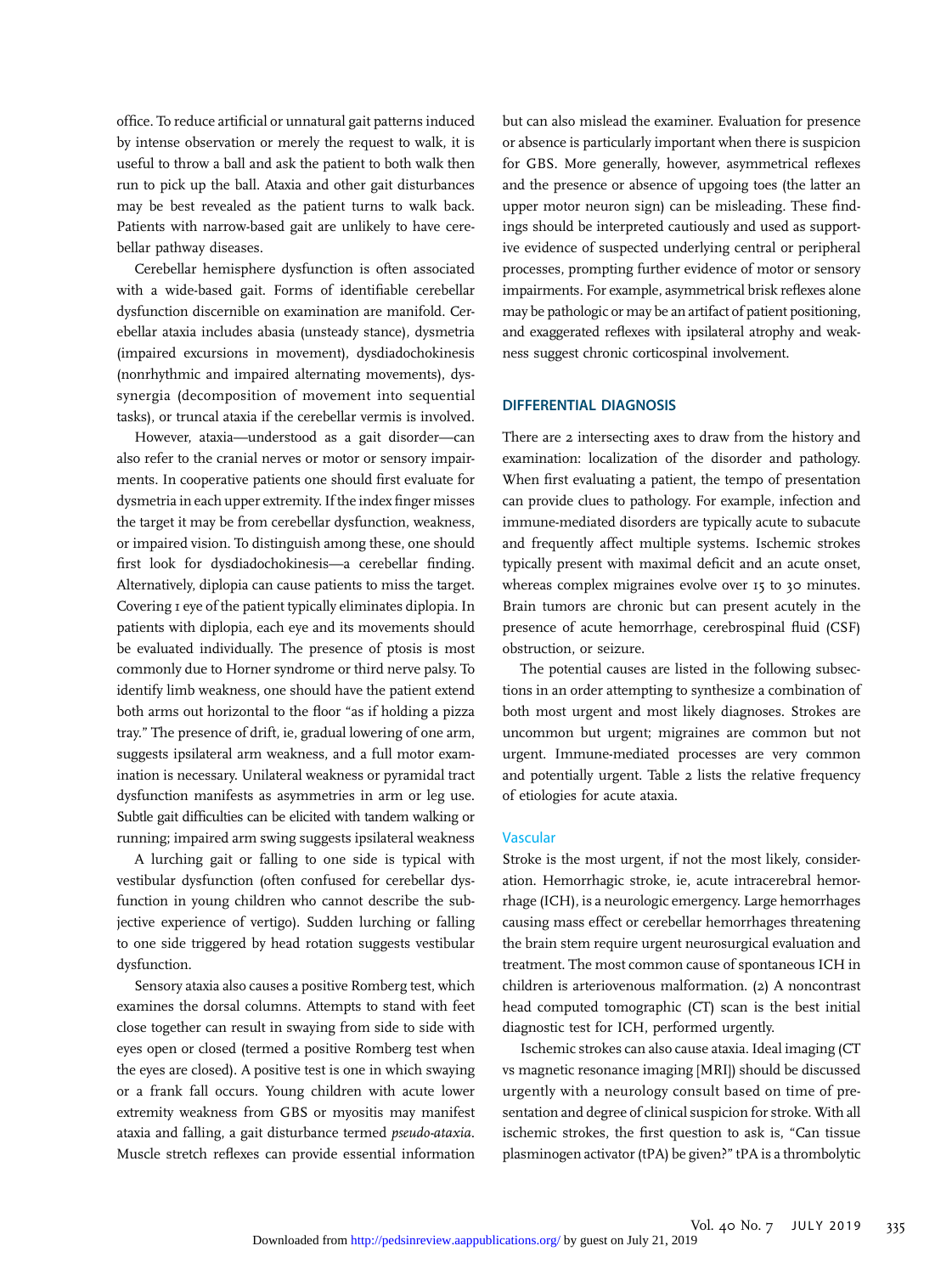therapy for ischemic stroke. It can be given systemically intravenously (IV) for ischemic strokes in patients seen less than 4.5 hours after onset. After this time, efficacy decreases and there is higher risk of cerebral hemorrhage. tPA can also be given intra-arterially by interventional neuroradiologists. Intra-arterial tPA can be given up to 6 hours after onset. tPA is most commonly given for adults but is used increasingly in pediatric patients. (3)

The level of evidence in children for tPA is limited to expert opinion. Its use is off-label in children and limited to certain pediatric stroke centers; however, if the clinical presentation is suggestive of an ischemic stroke, urgent transfer to a pediatric stroke center should be considered.

## Trauma

Life-threatening conditions to consider in the setting of trauma are hemorrhagic stroke resulting in contusion(s) and ischemic stroke from arterial dissection. In the absence of more diffuse axonal injury causing associated encephalopathy, it is unusual for trauma to present with isolated ataxia. The important exception to this rule is arterial dissection, which represents 5% to 25% of pediatric ischemic strokes. The vertebral arteries supply the posterior circulation and cerebellum. Presenting signs and symptoms refer to the posterior fossa: ataxia, vertigo, vomiting, diplopia, and head and neck pain. Although these symptoms are

# Toxic Ingestion Ingestion of a toxin represents a major cause of ataxia in children, accounting for approximately 10% (7) and up to one-third (4) of cases. Sending a urine sample to toxicology,

particularly in children younger than 5 years, is a high-yield and efficient practice. In our experience, the most common presentation of toxin ingestion is a combination of ataxia and somnolence without antecedent illness. In addition, there can be a discrepancy between the high degree of unresponsiveness and patients' otherwise overall benign appearance. After ingestion, patients can simply appear to be sleeping. Vital signs are often normal. Although urine toxicology screens do not identify many prescription medications, they do identify the most urgent: benzodiazepines and opioids, which can impair respiration. Accidental ingestion occurs in young children. Adolescents can also present after ingestion in attempts to self-harm. Symptoms of ingestion can be nonspecific. Indeed, when symptoms do not fit well into a clinical syndrome, and

common and nonspecific, 88% of patients in a recent review had focal neurologic deficits. (3) Fifty percent of children in the same study had a history of trauma. Cerebral concussion may cause vertigo, gait disturbance, and a positive Romberg test, often termed vestibular concussion, and it is frequently

underdiagnosed in our experience.

| <b>ETIOLOGY</b>                                                                                                | PATIENTS, NO. $\frac{1}{2}$ (N = 120) |
|----------------------------------------------------------------------------------------------------------------|---------------------------------------|
| Postinfectious cerebellar ataxia                                                                               | 71(59.2)                              |
| Drug intoxication                                                                                              | 10(8.3)                               |
| Opsoclonus-myoclonus ataxia                                                                                    | 10(8.3)                               |
| Acute cerebellitis                                                                                             | 3(2.5)                                |
| Cerebellar stroke                                                                                              | 2(1.7)                                |
| Acute disseminated encephalomyelitis                                                                           | 2(1.7)                                |
| Meningitis                                                                                                     | 1(0.8)                                |
| Cerebral vein thrombosis                                                                                       | 1(0.8)                                |
| Miller Fisher syndrome                                                                                         | 1(0.8)                                |
| Concussion                                                                                                     | 1(0.8)                                |
| Genetic (first episode of episodic ataxia ( $n = 5$ ),<br>Leigh syndrome ( $n = 1$ ), undiagnosed<br>$(n = 1)$ | 7(5.8)                                |
| Idiopathic                                                                                                     | 11(9.2)                               |

## Reprinted with permission from Thakkar K, Maricich SM, Alper G. Acute ataxia in childhood: 11-year experience at a major pediatric neurology referral center. J Child Neurol. 2016;31(9):1156-1160.

## TABLE 2. Acute Ataxia Etiologies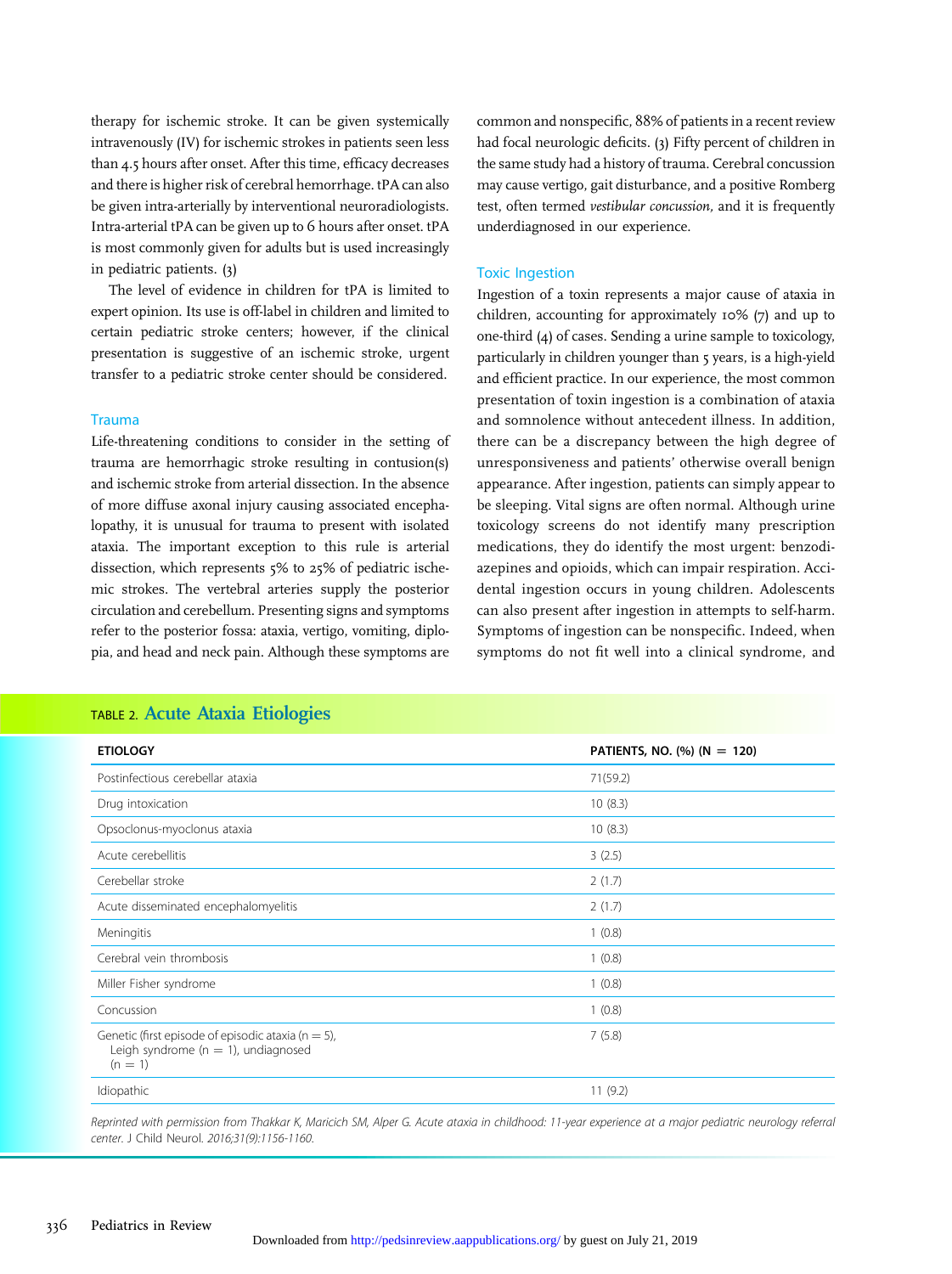when these symptoms spontaneously improve within 12 to 24 hours, ingestion should become a concern. A thorough history of medications in the home(s) or child care is essential. When considering toxic ingestion, it is also important to evaluate for other evidence of metabolic aberrations, such as hypoglycemia, hyponatremia, and hyperammonemia.

### Immune-Mediated/Postinfectious Causes

ACA, Cerebellitis, Opsoclonus-Myoclonus Syndrome. ACA is the most common cause of acute ataxia in children. It is a benign, typically postinfectious or parainfectious phenomenon. Presentation is fairly characteristic, but it needs to be distinguished from more worrisome causes of ataxia that can initially look similar, namely, opsoclonus-myoclonus syndrome (OMS) or cerebellitis.

ACA typically occurs in preschool- and school-aged children. Generally, the acute ataxia is most prominent on awakening and improves over the course of days to weeks or, rarely, months. Nystagmus is uncommon. Truncal ataxia with trouble sitting and appendicular intention tremor are typical findings. Children are afebrile, alert, and wellappearing.

Acute cerebellitis is likely the extreme end of a continuous clinical phenomenon, with ACA representing the milder end. Clinically, patients with cerebellitis appear more ill than those with ACA. Patients with cerebellitis have ataxia as well as further symptoms, such as vomiting, altered mental status, increased sedation, or seizures and abnormal brain imaging findings. Numerous case reports of fulminant presentations with varying outcomes have been reported. (5) Initial presentation can be fulminant or subacute. Unlike its more benign form, fulminant cerebellitis progresses from its onset to the development of encephalopathy, with hydrocephalus caused by obstruction of the fourth ventricle. Unlike ACA, outcomes of cerebellitis are not always favorable but can potentially be improved with aggressive management: typically, CSF diversion and/or corticosteroids with supportive ICU care.

Connolly et al (6) described a cohort of 73 patients with ACA in 1994. This study predates wide adoption of the varicella vaccine. In 78% of these patients, a preceding viral illness was identified (19 patients with varicella and 2 with Epstein-Barr virus). Two cases were associated with vaccines, and the rest were idiopathic. The latency of known precipitant to onset was 1 to 43 days. On follow-up, at least 90% of patients had made a full recovery.

A more recent cohort (Table 2) of pediatric patients presenting with ataxia was published in 2016. (7) This was a retrospective review of all patients  $(N = 120)$  presenting with ataxia to Children's Hospital of Pittsburgh from 2003 through 2013. Of patients with acute ataxia, 82% were 1 to 6 years old and 16% were 6 years or older, with an overall age range of 6 months to 18 years.

Of this cohort, 71 patients (59%) had ACA; 85% of patients with ACA were 1 to 6 years old, 15% were older than 6 years, and none were younger than I year. Mean time to presentation was 8.2 days. In this post–varicella vaccine era study, none of the patients had varicella. Only 2 cases were attributed to vaccines. Of the 71 patients, 58 had a lumbar puncture, of whom 40% had a CSF pleocytosis (range, 6–60 cells/mm<sup>3</sup> ). In addition, many patients were tested for varicella, Epstein-Barr virus, herpes simplex virus, cytomegalovirus, and enterovirus by CSF polymerase chain reaction; all were negative. Finally, brain MRI was performed in 69 of 71 patients, and all the results were normal.

In follow-up, 91% of patients had recovered by 30 days, the remainder by 6 months. Three patients received intravenous immunoglobulin (IVIg), with recovery at 2 to 4 months. Three patients received corticosteroids, with recovery at 2 to 4 weeks. Indications for immune-modulating therapy were not discussed.

Cerebellitis was found in 3 of the 120 patients. All 3 patients had concurrent viral respiratory infections; 1 required decompressive craniotomy. These patients were aged 16 months to 8 years. Vomiting and headache were present in the 6- and 8-year-olds. All the patients "appeared ill," had an elevated white blood cell (WBC) count or protein level in the CSF, and had abnormal findings on brain MRI, with signal hyperintensities in the cerebellum. One patient had recovered at 3-month follow-up, the 16-month-old had cognitive difficulties and ataxia at 3-month follow-up, and the third patient was lost to follow-up.

Of considerable interest is that in this cohort the number of patients presenting with ataxia due to OMS was the same as ingestion. Although this likely represents referral patterns to a large academic center, it also suggests that OMS may be more frequent than generally recognized, and this mirrors the authors' experience.

OMS is an immune-mediated, paraneoplastic encephalopathy seen most commonly in children younger than 4 years. (8) It has also been described as opsoclonusmyoclonus ataxia. Indeed, on initial presentation it may not be distinguishable from ACA. However, unlike ACA, patients with OMS both do not show rapid improvement and either present with or develop additional features, including developmental regression, feeding difficulties, irritability, sleep disturbance, and paroxysmal movements. Opsoclonus describes intrusive, rapid, saccadic eye movements. In the authors' experience, opsoclonus can be a late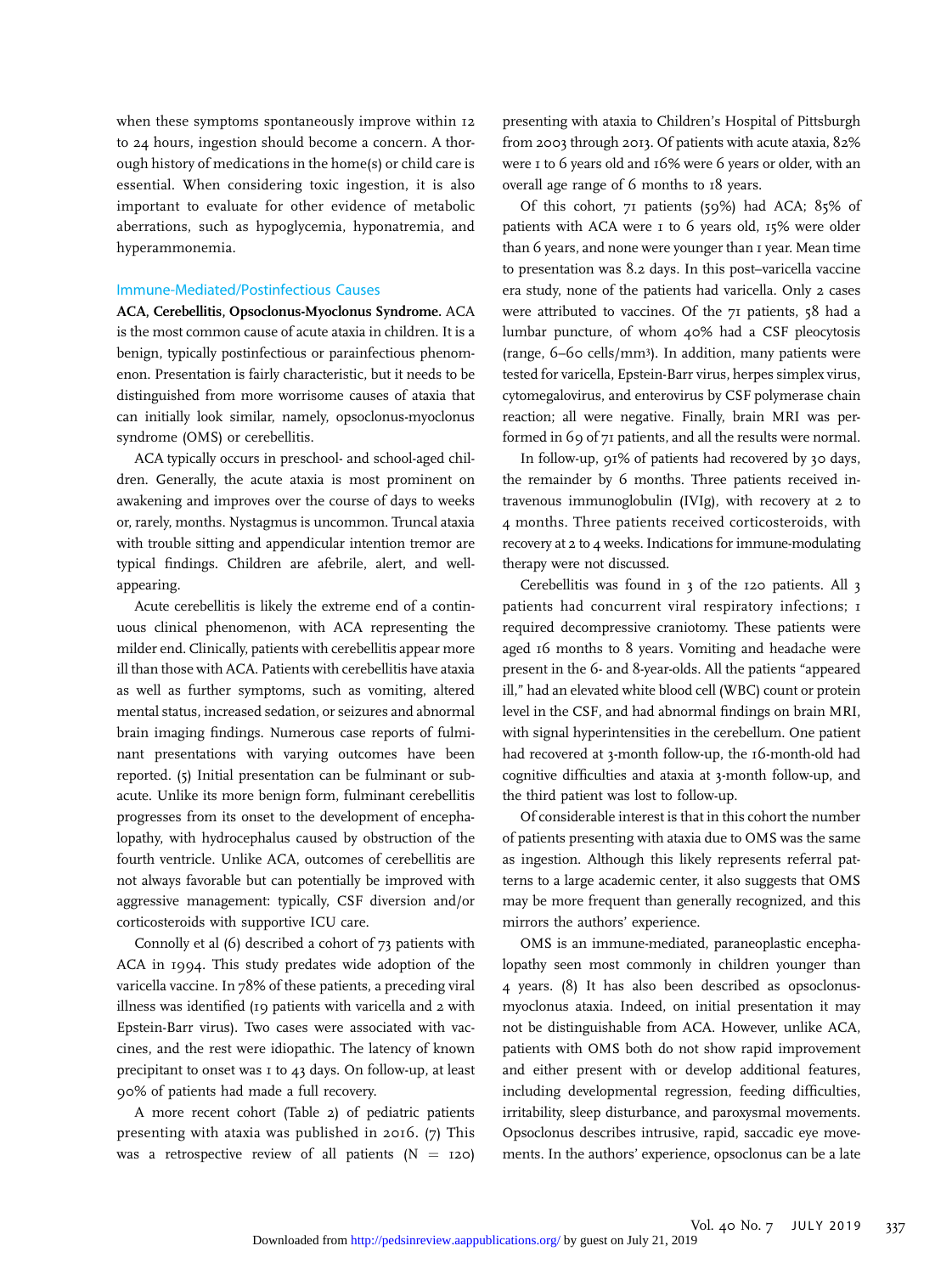finding and, along with myoclonus, can be extremely brief and intermittent. Nevertheless, if a patient with suspected ACA is not improving as expected, is encephalopathic, or has paroxysmal limb or eye movements, it is essential to consider OMS. Once the diagnosis is made, the patient requires evaluation for occult neuroblastoma or ganglioneuroblastoma associated with OMS. Even when not identified, the presumption is that a small tumor with regression may have been present. Retrospective observational evidence suggests that aggressive immune therapy with a variety of agents, including but not limited to corticotropin, IVIg, and rituximab, has positive effects on the disordered immune response. (9)

Acute disseminated encephalomyelitis (ADEM) is an acute demyelinating event that is typically most severe at onset. It is an immune-mediated encephalitis with or without myelitis often occurring in the context of viral or postviral infections. The white matter of the brain and spinal cord are preferentially affected. Typically, ADEM follows a prodrome of fever, vomiting, headache, and malaise. The neurologic features are broad: unilateral or bilateral pyramidal signs (60%–95%), acute hemiplegia (76%), ataxia  $(18\%–65\%)$ , cranial nerve palsies  $(22\%–45\%)$ , visual loss from optic neuritis (7%–23%), seizures (13%–35%), and spinal cord involvement (24%). (10) Current therapy, based on limited case reports and observational studies, is typically methylprednisolone, 10 to 30 mg/kg IV daily (maximum of 1 g daily), followed by a 4- to 6-week corticosteroid taper. (11) IVIg and plasmapheresis have also been used in refractory or recurrent cases.  $(I2)(I3)$  Although outcomes are typically good, there is emerging evidence of long-term effects, such as impaired brain growth (14) as well as subtle neurocognitive impairments in selected patients. (15)

Finally, more recent case series have identified novel causes for immune-mediated ataxia in childhood. Anti–Nmethyl-D-aspartate (NMDA) receptor encephalitis is a common, autoimmune cause of encephalitis in children. NMDA receptor encephalitis was the most commonly identified cause of pediatric encephalitis in the California encephalitis project. (28) It was greater than 4 times more common than identified viral etiologies. NMDA receptor encephalitis has been identified in young patients (age  $\lt$  4 years) presenting with ataxia, followed by the more typical disturbances of sleep, autonomic dysfunction, encephalopathy, and sometimes seizures. (16) Paraneoplastic cerebellar degeneration due to voltage-gated P/Q-type calcium channel antibodies has also been described. (17)

Transverse Myelitis. Children with transverse myelitis (TM) may present with acute back pain associated with sensory or motor symptoms. (18) Urinary retention is common. Burning limb pain or sensory loss may be reported. Limb weakness is typical. Muscle stretch reflexes may be exaggerated or diminished. If the latter, distinguishing acute TM from GBS may be challenging. However, the presence of a sensory level and urinary retention are more suggestive of TM.

TM is an acute neurologic emergency. Urgent evaluation with MRI of the spine is required for TM and other potential myelopathic disorders, such as arteriovenous malformation with hemorrhage, epidural hematoma, or spinal cord tumor.

When TM is suspected, empirical treatment with corticosteroids should be considered. There is no clear evidence that corticosteroids worsen mimics of TM, such as spinal strokes, infections, or tumors. Retrospective data suggest improved outcomes in patients receiving corticosteroids early. (19) Therefore, a dose of methylprednisolone, 30 mg/kg per dose (maximum of 1,000 mg) IV, even as evaluation with imaging and lumbar puncture is underway, likely has rewards that outweigh the risks.

Labyrinthitis. The clinical symptoms of labyrinthitis are superficially similar to those of ACA: acute onset of ataxia, vertigo, and nystagmus. However, children with acute labyrinthitis generally appear more ill, have prominent vomiting, and hold themselves still to minimize exacerbation of symptoms. Nystagmus is the exception in ACA; it is typical with labyrinthitis. Movement worsens the vertigo. This condition frequently occurs in clusters of exposed individuals, most frequently in spring and early summer, supporting an infectious (likely viral) cause. In particular, the vestibular nerve is inflamed. In our experience, ACA is far more common in children younger than 5 years, and labyrinthitis is more common in children older than 5 years. A 2004 study of vestibular neuritis in adults found that vestibular function was improved in patients treated with methylprednisolone but not with valacyclovir. (20)

Guillain-Barre Syndrome. Studies of the incidence of GBS in children younger than 16 years, most of which have been performed in Europe and North America, suggest rates between 0.4 and 1.4 per 100,000. (21) Although the typical presentation of symmetrical weakness is well-known, an acute progressive ataxia is another presentation of GBS seen particularly in young children. Important early clues include distal paresthesia or numbness. Leg pain is not uncommon. Younger children may present with prominent symptoms of leg pain, agitation, or vomiting, and meningeal signs may be present on examination. Muscle stretch reflexes are depressed or absent but can be present on initial presentation. Lumbar puncture typically demonstrates dissociation between cells and protein, with elevated protein and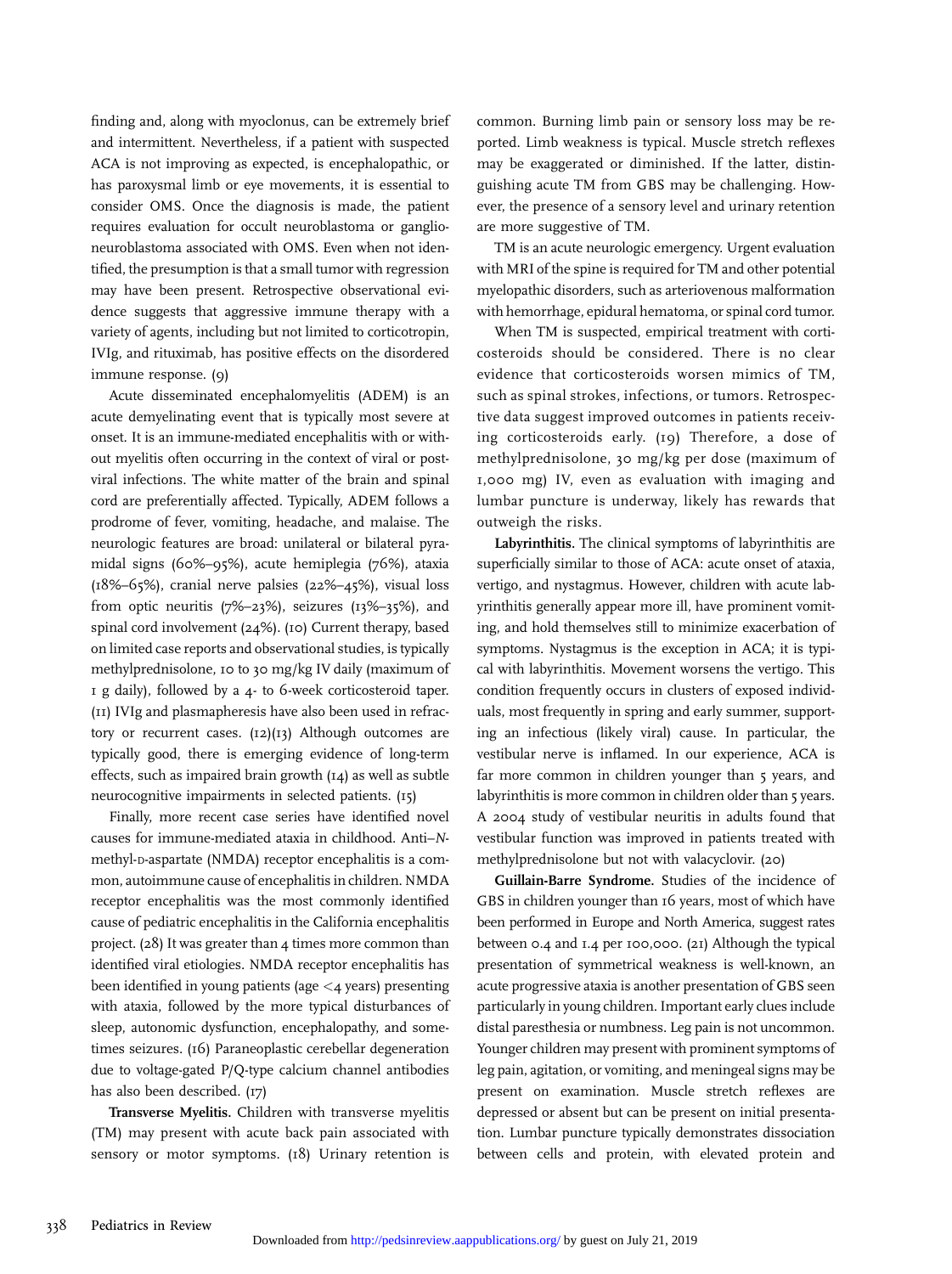borderline-to-normal WBC counts. The CSF may be normal on initial presentation. Three additional types of disorders need to be considered in the setting of suspected GBS. First, TM can also present with limb weakness, back pain, and depressed reflexes. Sustained urinary or bowel sphincter dysfunction and a sensory level distinguish TM from GBS. Second, tick paralysis can also present with pure motor weakness and absent reflexes. Particularly in the late spring or summer, if careful inspection reveals a tick, its removal is typically curative. Third, oculomotor paralysis can be a clue and can appear similar to the Miller Fisher variant of GBS, characterized by ataxia, oculomotor palsies, and absent deep tendon reflexes. Finally, brainstem encephalitis can also mimic the Miller Fisher variant of GBS.

Treatment is typically with IVIg, 0.4 g/kg IV daily for 5 days. A multicenter trial of 95 children suggested that treatment hastens recovery and decreases relapse but does not clearly affect overall outcome. (22)

Myasthenia Gravis. Myasthenia gravis presents with fluctuating pure motor weakness. Children may present with recent inability to walk that has since resolved but has been occurring repeatedly. Frequently there is evidence of concomitant ptosis or pharyngeal weakness. The fluctuating weakness can lead to falsely attributing weakness to a psychogenic cause. Therefore, examination should be directed toward evidence of fatigable weakness. Infectious illness can exacerbate myasthenic patients, causing them to present with acute weakness. Diagnosis is typically made using repetitive stimulation on electromyography/nerve conduction studies and with corroborating serum antibodies to synaptic antigens.

Infectious. During the prevaccine era, varicella was classically associated with ACA. In the post–varicella vaccine era, this is no longer the case. (23) However, beginning in 2014, enterovirus D68 emerged with a spike in incidence in children presenting with acute flaccid myelitis. In general, enterovirus D68 typically presents with respiratory or gastrointestinal illness in children and is most common in late summer to early fall. According to I retrospective review, approximately 20% of patients with acute flaccid myelitis require ICU care. (24) Acute flaccid myelitis most commonly occurs in children younger than 14 years, with a median age of 7 years, but it has been diagnosed in adults. (25) It follows the infectious prodrome and is characterized by flaccid paralysis involving 1 to 4 limbs. Weakness is commonly asymmetrical. Cranial neuropathies, particularly facial palsies, are common. Weakness develops over hours to days. Ataxia may not be the presenting complaint because upper limbs seem to be preferentially affected.

Pathologically, anterior horn cells and cranial nuclei are affected. MRI typically demonstrates longitudinally

extensive, nonenhancing T2 signal change in the spinal cord. CSF typically demonstrates a mild pleocytosis (WBC  $count, <100/\mu L$  [ $<$ 0.10 $\times$ 10 $9/L$ ]) and mild elevation in protein level. Virus can be identified from CSF, sputum, or stool. Empirical therapy with IVIg and/or corticosteroids has been ineffective in small cohort studies. (26)

#### **Neoplastic**

Childhood brain tumors occur most frequently in the posterior fossa. The most common tumors are medulloblastoma, brainstem glioma, ependymoma, and cystic astrocytoma. There are 3 potential areas of involvement: cranial nerves, pyramidal tracts, and the cerebellum. Although ataxia can be the presenting complaint, in the absence of hemorrhage or acute CSF obstruction it is unusual for the ataxia to be acute (new during the past 72 hours). Although symptoms may be reported to have developed over the course of days, a careful history typically reveals subtle signs of weakness and coordination difficulties lasting weeks to months. Signs from obstruction of CSF flow are common, and children younger than 2 years typically present with increasing head circumference. In older children, symptoms such as headaches and ataxia are more common. The average time from symptom onset to diagnosis is 7 months. Although less common than brain tumors, spinal tumors can also present with ataxia. Depending on the spinal level, signs of weakness or sensory loss referable to the lower or upper extremities with preservation of reflexes will be present. In addition, as noted previously herein, paraneoplastic presentation of tumors (eg, OMS) at times need to be considered in the differential diagnosis of ataxia.

## Miscellaneous Causes

Migraine. Vertigo as the primary or sole manifestation of migraine occurs in 2 settings: with very young children and teenaged girls. Children younger than 4 years can have the abrupt onset of unsteadiness lasting seconds to minutes. More commonly, adolescents describe repeated bouts of isolated vertigo, or headache and vertigo. In both cases, there is usually a family history of migraine and a propensity to motion sickness in the context of a normal neurologic examination.

Psychogenic Conversion Disorder. Another challenge of clinical diagnosis includes a variety of psychogenic conversional mechanisms that impair natural gait. These conversion reactions range from unsteady gait, tripping, falling over, lurching side to side, and advancing to a very disorderly gait of weaving and bobbing called astasia-abasia. One meaningful clinical clue to conversional gait patterns is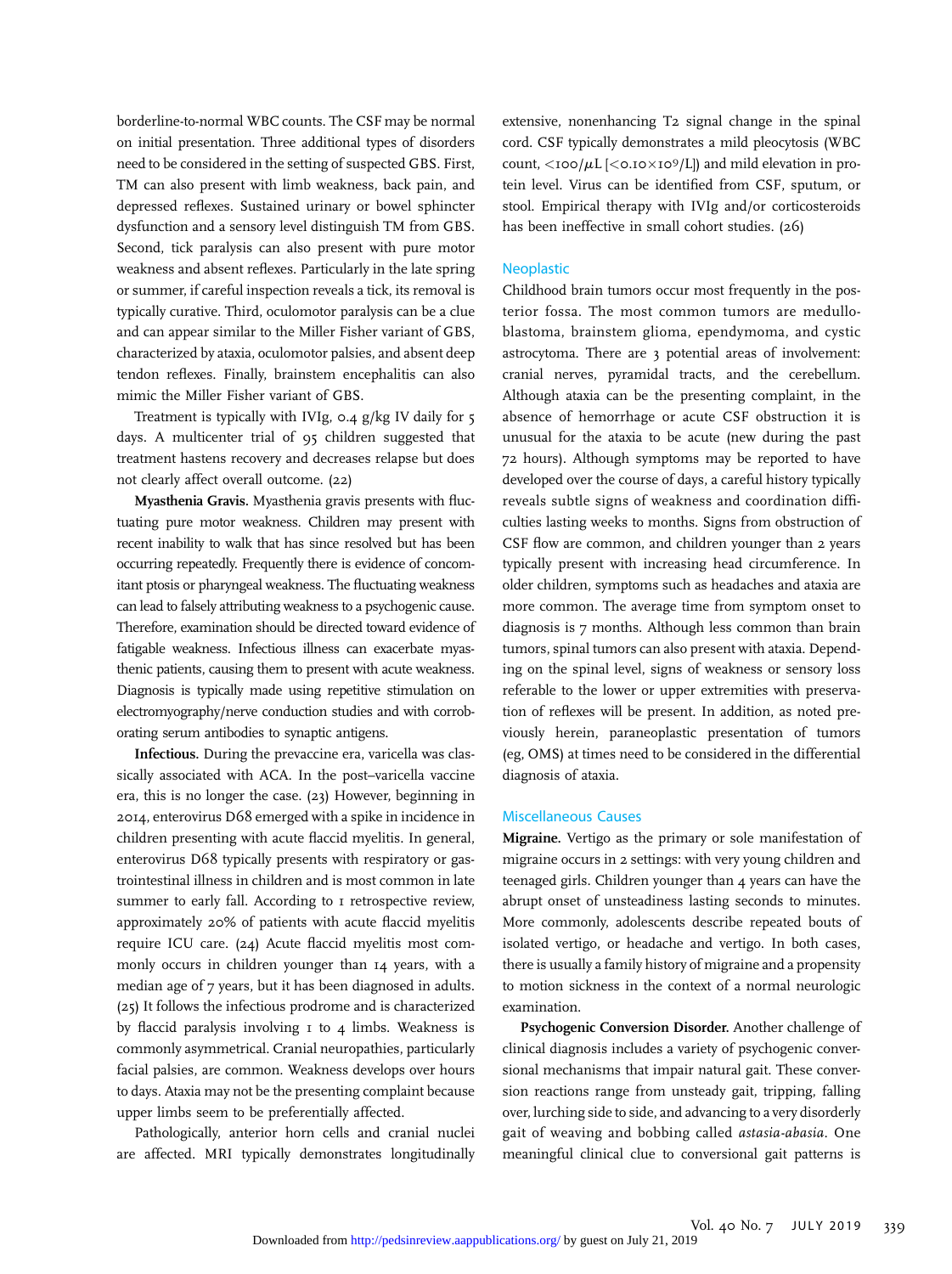derived from knowledge of physics: periodically standing on one foot while lurching side to side often excludes a primary neurologic cause because neurologically mediated impaired balance leads a patient to widen and lower the stance to lower one's center of gravity. An experienced and patient clinician is required both to work through this difficult differential diagnosis and to communicate with gentle confidence the diagnostic conclusion. For successful management of psychogenic gait disorders, it is essential that parent and physician have a shared confidence in the diagnosis. This facilitates the understanding that is required to comfortably develop and implement the patient- and family-centered intervention based on the use of limited negative laboratory studies and clinical trust.

Metabolic Disease. In the authors' experience, metabolic disease is a very uncommon presentation of acute ataxia. In the era of newborn screening, those disorders, which will present acutely, most commonly do so by age 2 years. A broad range of rare disorders will present later and more insidiously. Nevertheless, particularly in young children, sending an ammonia level is reasonable for unexplained ataxia with vomiting and encephalopathy. Lactate can also be considered. The typical reference range for ammonia is 15 to 45  $\mu$ g/dL (11–32  $\mu$ mol/L), but slight elevations are common due to variable collection techniques. However, any value greater than 100  $\mu$ g/dL (>71  $\mu$ mol/L) needs to be taken seriously; genetics should be contacted urgently to discuss further management. More generally, metabolic disease should be considered with unexplained relapsing ataxia or encephalopathy, particularly in the setting of fever or illness.

## EVALUATION AND THERAPY

A thorough history and physical examination may make laboratory testing unnecessary, for example, with clearcut migraine or ACA in a well-appearing child. At a minimum, however, urine toxicology should be considered. If there is a high clinical suspicion, blood and urine samples should be held with the intention of sending targeted analysis after consultation with poison control. Lumbar puncture should be considered in the setting of suspected infectious or inflammatory processes, including GBS. Either a normal WBC count or a mild pleocytosis in the CSF is typical in ACA. More significant pleocytosis or a low glucose level in the CSF raises the concern for bacterial meningitis or encephalitis, and an expanded evaluation for viral (especially herpes simplex virus) and bacterial causes is warranted.

Imaging of the brain is indicated in the presence of a focal neurologic finding on examination, or with the inability to perform a reliable neurologic examination in the presence of illness or sedation. Imaging in the absence of these indications is low yield. Acutely, head CT is effective for evaluating for hemorrhage or hydrocephalus. However, MRI of the brain spares the child irradiation and provides more sensitive visualization of the brain parenchyma. Additional studies with contrast are indicated if there is concern for infection and inflammation or tumor. Imaging of the vasculature with magnetic resonance angiography or magnetic resonance venography is useful when stroke is a consideration. Neurologic consultation should typically be obtained before ordering imaging to optimize the study, and before considering conventional cerebral angiography or CT angiography. Spinal cord MRI with and without contrast is useful to evaluate possible cases of ADEM, TM, and GBS. Enhancement of the lumbar roots or cauda equina is an important finding suggestive of GBS or other inflammatory or neoplastic processes in the appropriate clinical setting.

### MANAGEMENT

## Treatment Approach

Treatment is directed at the underlying diagnosis. Initial attention to vital signs in the ill child is crucial.

Posterior fossa hemorrhage requires urgent neurosurgical consultation. Ischemic stroke requires neurologic consultation and admission to a pediatric critical care unit for further management. In the case of ADEM, immunemodulating therapy, such as corticosteroids, IVIg, or plasma exchange can be considered: treatment can hasten recovery but does not seem to alter the ultimate outcome. A 2004 study of vestibular neuritis in adults found that vestibular function was improved in patients treated with methylprednisolone but not with valacyclovir. Infectious processes, such as cerebellar abscess or brainstem encephalitis, are treated initially with broad antimicrobial therapy (including ampicillin for Listeria in the case of brainstem encephalitis) as well as antiviral therapy (acyclovir for herpes simplex virus) until the causative agent is identified. Brain tumors require neurologic, oncologic, and neurosurgical consultation. GBS requires hospital admission for monitoring of vital signs and respiratory function. Treatment with IVIg or plasma exchange speeds recovery, and IVIg is favored because it is less invasive. IVIg should not be used in patients who are immunoglobulin A deficient.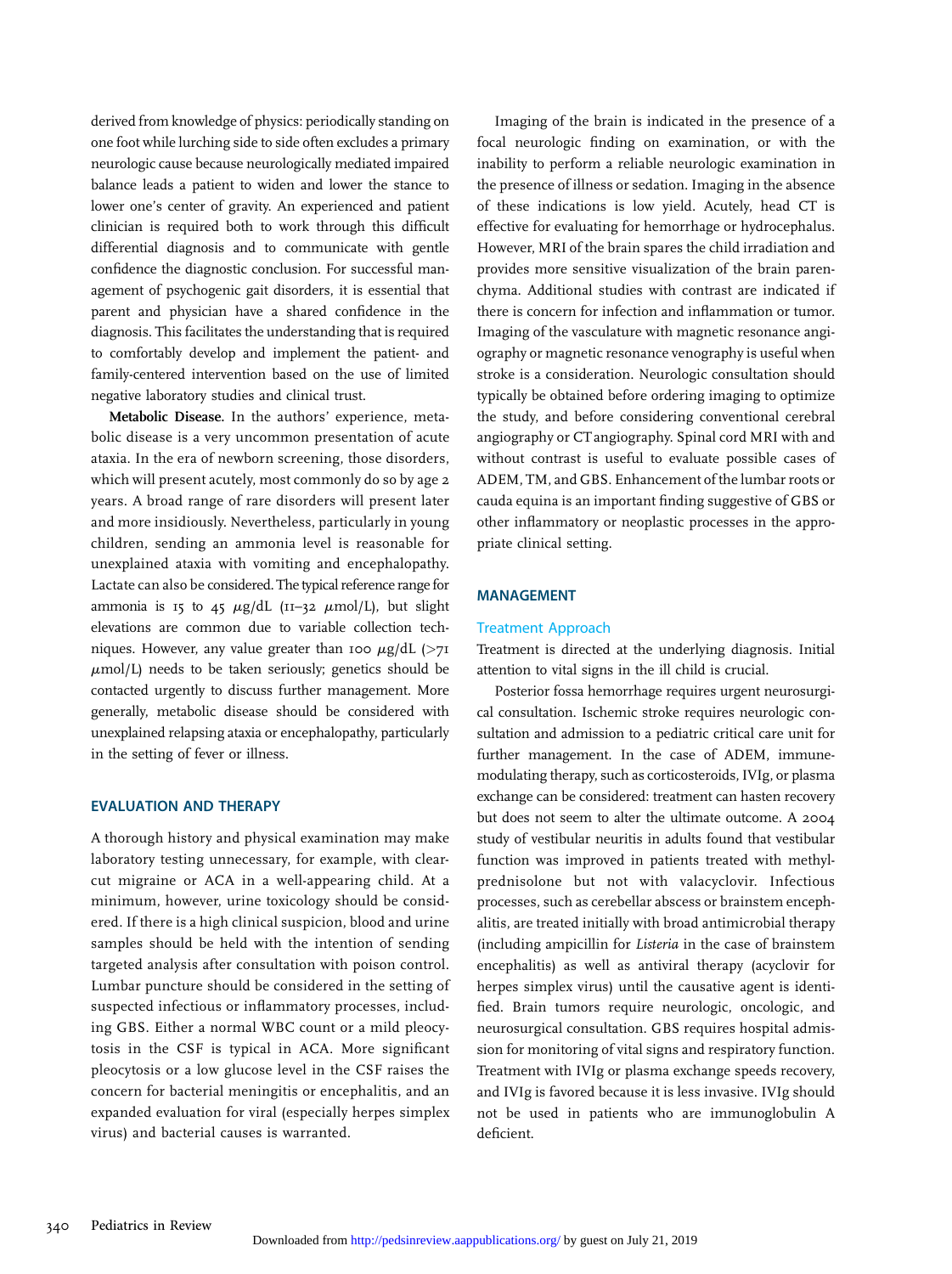## Ongoing Care

Long-term treatment is not typically required for the common causes of pediatric acute ataxia. However, followup 2 to 4 weeks after hospital discharge to monitor recovery is reasonable. Prognosis and management are linked to diagnosis. If persistent or permanent dysfunction results, then therapy may require the coordination of physical therapy and sometimes adaptive medical devices. Aside from ingestion, few of the causes of ataxia are preventable. In most cases, the outcome is a good one. For patients requiring hospital admission, early recognition leading to early admission and treatment may improve outcomes.

## Summary

- Based on observational studies and expert opinion, (3) for children 28 days to 18 years old with acute ischemic stroke presenting within the treatment window, tissue plasminogen activator should be considered.
- Based on case series and retrospective reviews, (7)(8)(24) acute cerebellar ataxia is typically a benign, self-limited condition. With typical presentation, in the postvaccine era, varicella is an unlikely cause. Lumbar puncture and magnetic resonance imaging of the brain are typically unrevealing and are, therefore, generally not recommended.
- Based on expert opinion, (11) acute disseminated encephalomyelitis should be treated with methylprednisolone,

10 to 30 mg/kg intravenously (IV) daily (maximum of 1 g IV daily), followed by a prednisone taper over 4 to 6 weeks. In severe or refractory cases, based on evidence from case series (12)(13), additional treatment with plasmapheresis or intravenous immunoglobulin (IVIg) should be considered.

- Based on case series and expert opinion, (9)(10) evaluation for occult tumor and treatment with immune therapy is recommended for opsoclonus-myoclonus syndrome.
- Retrospective evidence and expert opinion (19)(20) suggest that treatment of transverse myelitis with early corticosteroids improves outcome. When the diagnosis is being considered, early treatment with methylprednisolone, 30 mg/kg IV (maximum dose, 1 g IV), is recommended, even as other potential causes for acute myelopathy, such as epidural tumor and epidural hematoma, are being evaluated.
- Based on expert opinion, (22) Guillain-Barre syndrome treatment is typically with IVIg, 0.4 g/kg IV daily for 5 days. A multicenter trial of 95 children suggested that treatment hastens recovery and decreases relapse but does not clearly affect overall outcome (23).
- Based on multiple cohort studies (25)(26)(27) of acute flaccid paralysis due to enterovirus D68, empirical therapy with IVIg and/ or corticosteroids has been ineffective.
- A randomized study of vestibular neuritis in adults found that vestibular function was improved in patients treated with methylprednisolone but not with valacyclovir (21).

References for this article are at [http://pedsinreview.aappubli](http://pedsinreview.aappublications.org/content/40/7/332)[cations.org/content/40/7/332](http://pedsinreview.aappublications.org/content/40/7/332).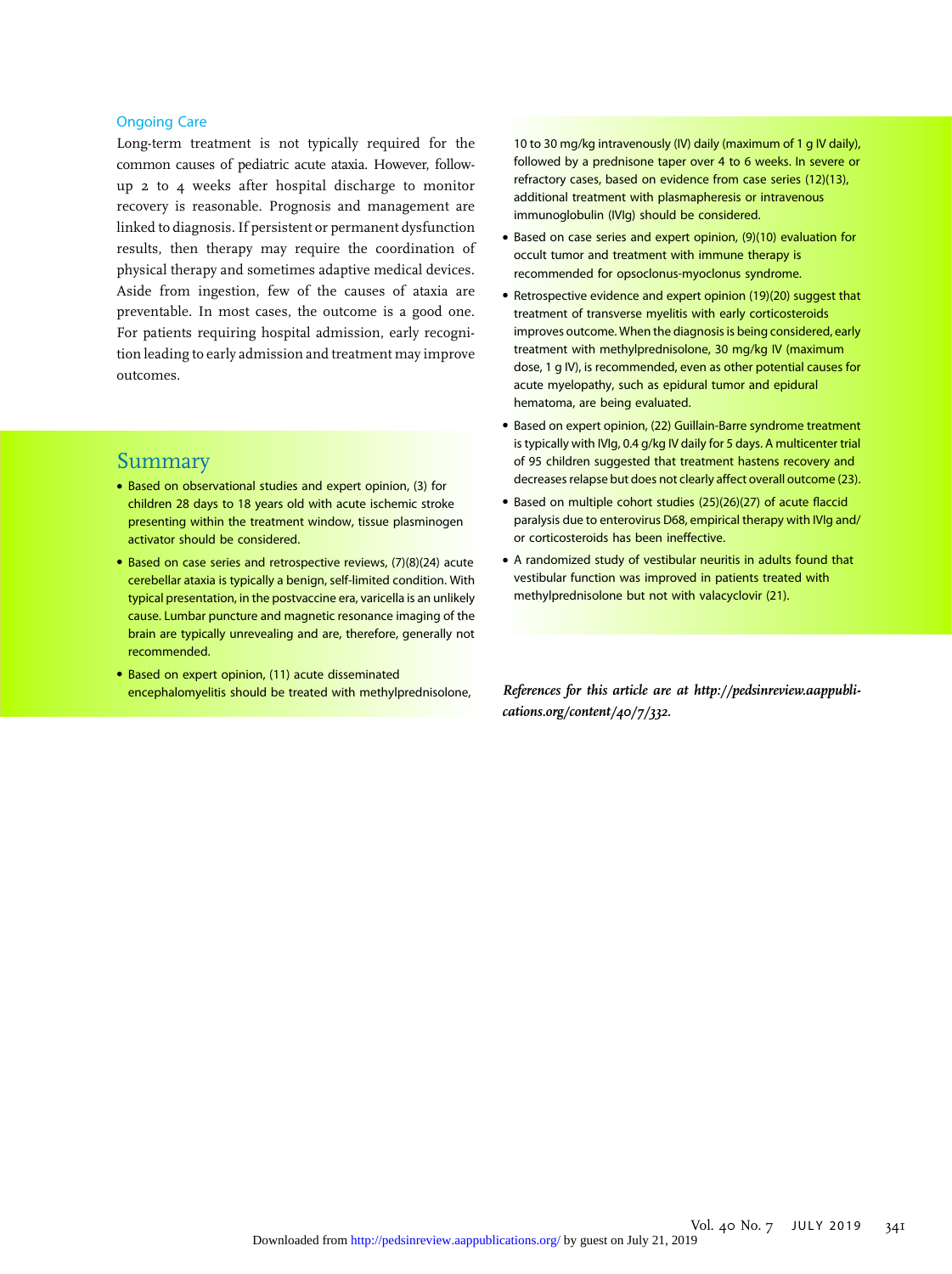# PIR Quiz

There are two ways to access the journal CME quizzes:

1. Individual CME quizzes are available via the blue CME link under the article title in the Table of Contents of any issue. 2. To access all CME articles, click "Journal CME" from Gateway's main menu or go directly to: [http://www.aappublications.](http://www.aappublications.org/content/journal-cme) [org/content/journal-cme.](http://www.aappublications.org/content/journal-cme)

3. To learn how to claim MOC points, go to: [http://www.aappublications.org/content/moc-credit.](http://www.aappublications.org/content/moc-credit)

- 1. A 7-year-old girl is seen in the emergency department for an unsteady gait. Which of the following findings on her neurologic examination is most likely suggestive of a vestibular dysfunction as the underlying cause of her ataxia?
	- A. Dysdiadochokinesis.
	- B. Horner syndrome.
	- C. Lurching gait.
	- D. Positive Romberg test.
	- E. Pronator drift.
- 2. An 18-month-old boy is brought to the emergency department for an unsteady gait. He awoke in the morning and had difficulty sitting up on his own and refused to walk. He had been previously healthy apart from an upper respiratory tract infection approximately 1 week earlier. On physical examination he is afebrile, alert, well-appearing, and in no acute distress. His neurologic examination reveals truncal ataxia with difficulty maintaining a seated position and some intention tremor with reaching for objects. When placed on the floor to walk, he will cry and immediately sit down, refusing to walk. There is no nystagmus. Which of the following is the most likely diagnosis in this child?
	- A. Acute cerebellar ataxia.
	- B. Acute intoxication.
	- C. Guillain-Barre syndrome (GBS).
	- D. Opsoclonus-myoclonus syndrome.
	- E. Posterior fossa tumor.
- 3. The emergency department physician makes the appropriate diagnosis in the patient in question 2 based on the clinical picture. Which of the following is the most appropriate way to counsel the family regarding the prognosis of this condition in this patient?
	- A. At least 90% make a full recovery.
	- B. His condition may progress to obstructive hydrocephalus.
	- C. Less than 50% make a full recovery.
	- D. Less than 50% will worsen, and the remainder will not make a full recovery.
	- E. Prognosis depends on age at diagnosis, with patients younger than 2 years having a better prognosis.
- 4. The patient from the vignette in questions 2 and 3 returns to the clinic 4 weeks later for follow-up. His symptoms have not resolved. In addition, over the course of a month he has had some developmental regression and has been irritable, sleeping less, and less interactive with the family. On physical examination he is encephalopathic, remains ataxic, and now has emergence of rapid saccadic eye movements. Which of the following diagnoses must be considered at this point in this patient?
	- A. Acute intoxication.
	- B. GBS.
	- C. Labyrinthitis.
	- D. Opsoclonus-myoclonus syndrome.
	- E. Posterior fossa tumor.

REQUIREMENTS: Learners can take Pediatrics in Review quizzes and claim credit online only at: [http://](http://pedsinreview.org)

[pedsinreview.org](http://pedsinreview.org).

To successfully complete 2019 Pediatrics in Review articles for AMA PRA Category 1 Credit<sup>TM</sup>, learners must demonstrate aminimum performance level of 60% or higher on this assessment. If you score less than 60% on the assessment, you will be given additional opportunities to answer questions until an overall 60% or greater score is achieved.

This journal-based CME activity is available through Dec. 31, 2021, however, credit will be recorded in the year in which the learner completes the quiz.



2019 Pediatrics in Review now is approved for a total of 30 Maintenance of Certification (MOC) Part 2 credits by the American Board of Pediatrics through the AAP MOC Portfolio Program. Complete the first 10 issues or a total of 30 quizzes of journal CME credits, achieve a 60% passing score on each, and start claiming MOC credits as early as October 2019. To learn how to claim MOC points, go to: [http://](http://www.aappublications.org/content/moc-credit) [www.aappublications.org/](http://www.aappublications.org/content/moc-credit) [content/moc-credit.](http://www.aappublications.org/content/moc-credit)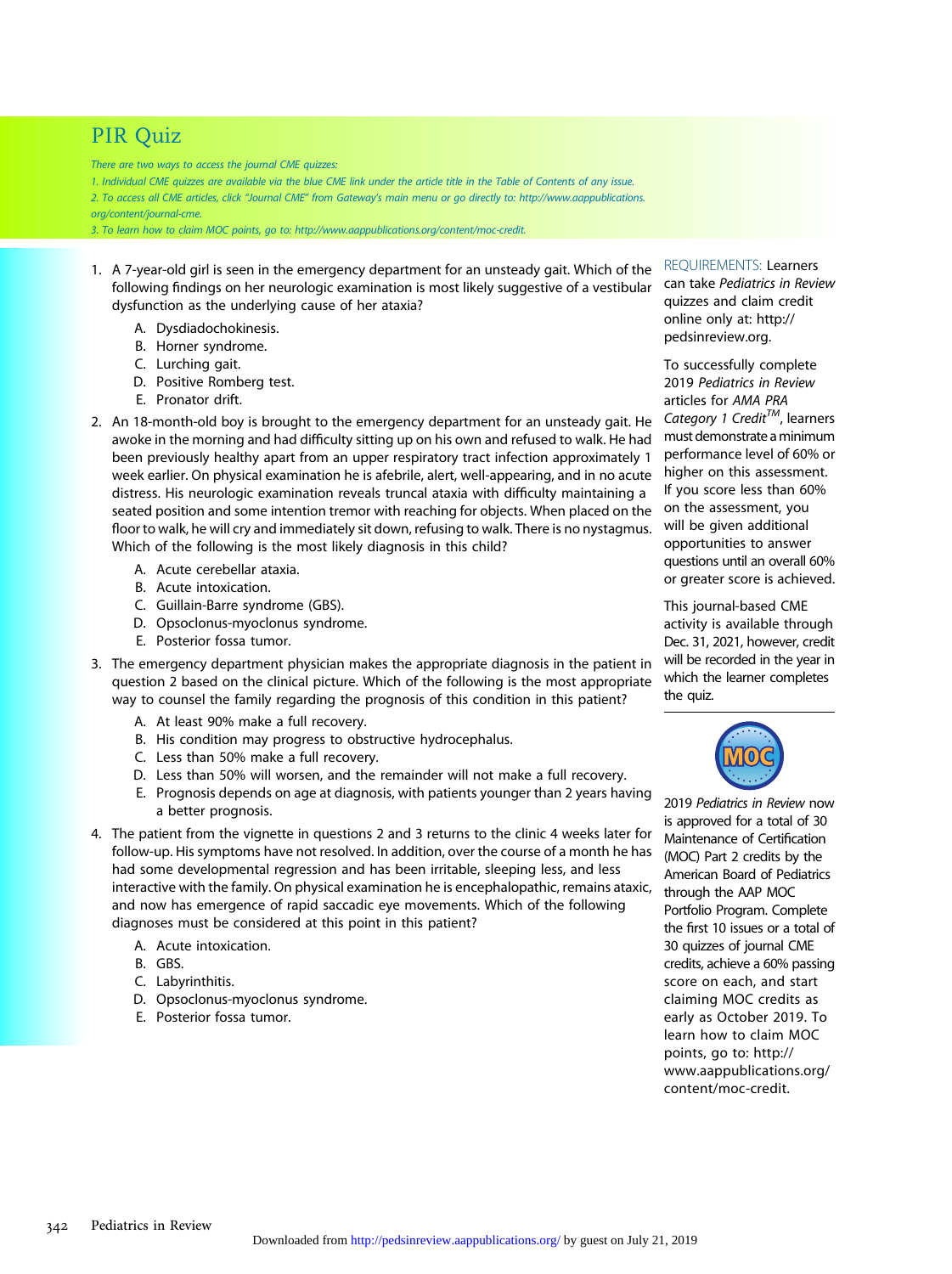- 5. An 8-year-old boy is seen in the emergency department for acute onset of ataxia. He also reports a "room-spinning" sensation and emesis. On evaluation he is ill-appearing and holding his head in his hands. Neurologic examination reveals prominent nystagmus, and he reports worsening of his vertigo with movement. He is unable to ambulate without falling over or feeling very nauseated. Which of the following is the most likely diagnosis in this patient?
	- A. Acute cerebellar ataxia.
	- B. GBS.
	- C. Labyrinthitis.
	- D. Opsoclonus-myoclonus syndrome.
	- E. Posterior fossa tumor.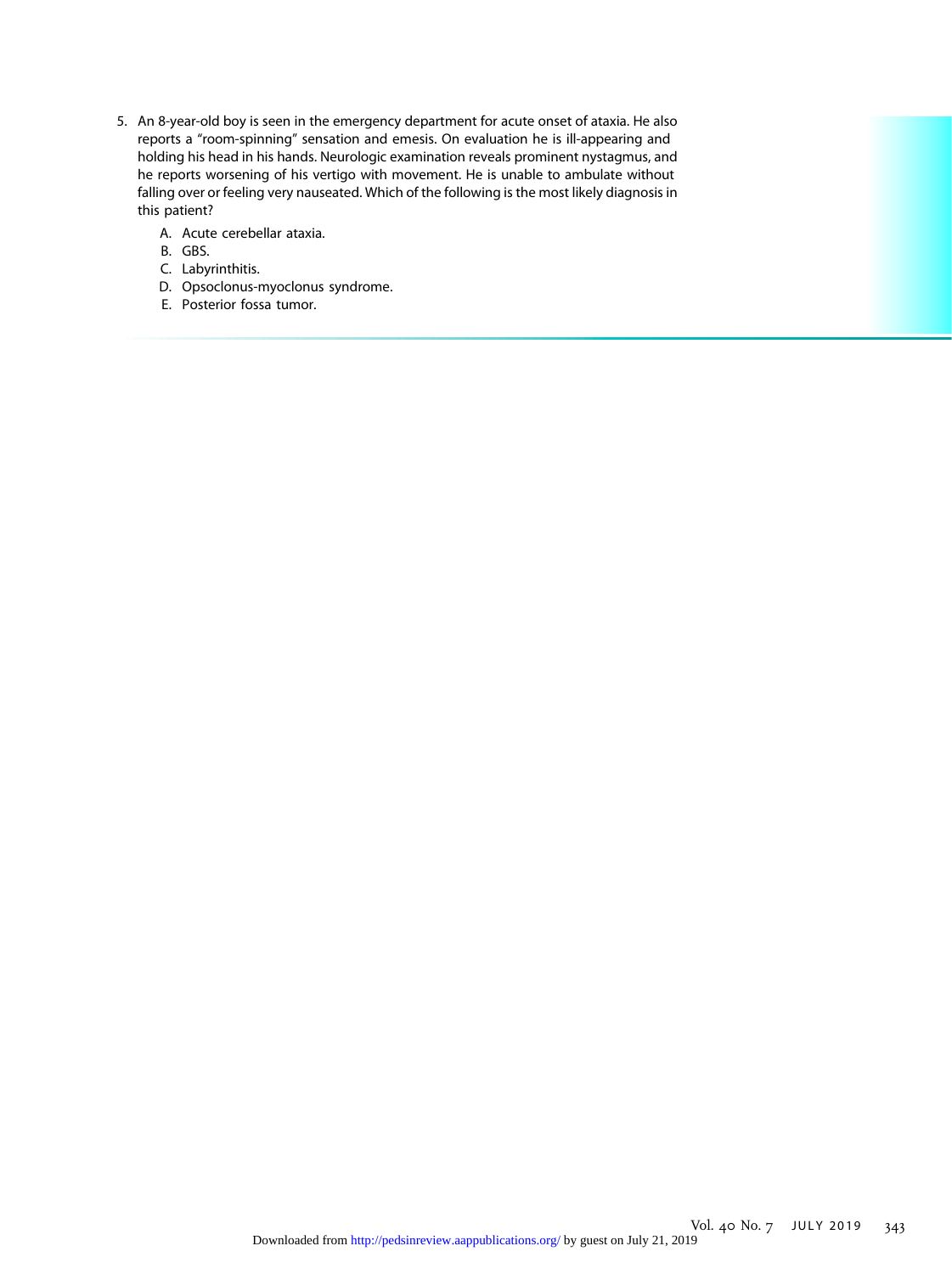## DOI: 10.1542/pir.2017-0223 *Pediatrics in Review* 2019;40;332 Philip Overby, Matthew Kapklein and Ronald I. Jacobson **Acute Ataxia in Children**

| <b>Updated Information &amp;</b><br><b>Services</b><br><b>References</b> | including high resolution figures, can be found at:<br>http://pedsinreview.aappublications.org/content/40/7/332<br>This article cites 26 articles, 4 of which you can access for free at:<br>http://pedsinreview.aappublications.org/content/40/7/332.full#ref-list<br>$-1$                                                                                                                                                                                 |
|--------------------------------------------------------------------------|-------------------------------------------------------------------------------------------------------------------------------------------------------------------------------------------------------------------------------------------------------------------------------------------------------------------------------------------------------------------------------------------------------------------------------------------------------------|
| <b>Subspecialty Collections</b>                                          | This article, along with others on similar topics, appears in the<br>following collection(s):<br><b>Hospital Medicine</b><br>http://classic.pedsinreview.aappublications.org/cgi/collection/hospita<br>1_medicine_sub<br><b>Neurology</b><br>http://classic.pedsinreview.aappublications.org/cgi/collection/neurol<br>ogy_sub<br><b>Neurologic Disorders</b><br>http://classic.pedsinreview.aappublications.org/cgi/collection/neurol<br>ogic_disorders_sub |
| Permissions & Licensing                                                  | Information about reproducing this article in parts (figures, tables) or<br>in its entirety can be found online at:<br>https://shop.aap.org/licensing-permissions/                                                                                                                                                                                                                                                                                          |
| <b>Reprints</b>                                                          | Information about ordering reprints can be found online:<br>http://classic.pedsinreview.aappublications.org/content/reprints                                                                                                                                                                                                                                                                                                                                |